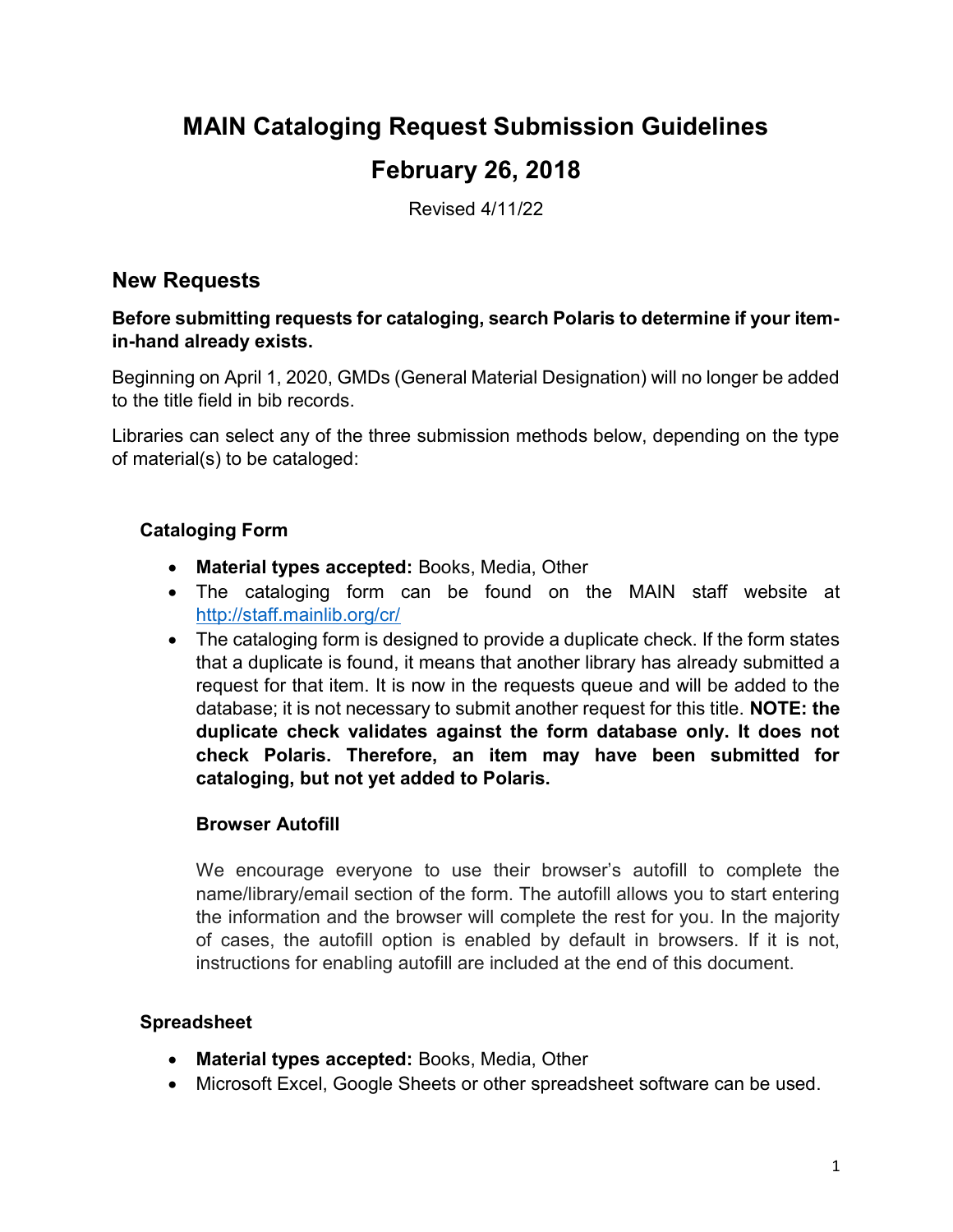- Minimum required data elements: Title, Author, ISBN, UPC, Publisher, Publication Date.
- Preferred data elements: pages, illustrations ("Yes" or "No"), number of discs for media, narrator, format (large print, Playaway, widescreen, etc.), publisher number.
- Please separate books from media items.
- Please include any additional information available that will help find the best match or allow the best record to be created.
- Each spreadsheet may be attached to an email and sent to: catalogingrequests@mainlib.org.
- A sample spreadsheet is located at the end of this document.

#### MARC files

- Libraries that are approved as ON ORDER libraries may submit cataloging requests as a MARC file.
- Material types accepted: currently only book requests are accepted.
- Books must be published in the past 12 months or up to 6 months in the future.
- Before submitting a marc file, please check the Polaris ILS database to determine if any of the items submitted are duplicates. The Polaris dupe check flags potential duplicates. However, it's very possible that bibs flagged as dupes are not in fact dupes, thus every record in the dupe file must still be opened and reviewed manually, which slows down cataloging for everyone.

# Updates/Corrections/Duplicate Merges

Requests to update existing records, make corrections, or merge duplicates may be submitted using the Update Request form. The form is located under the Cataloging menu on the MAIN staff website, https://staff.mainlib.org/update-request-form/

If you have many update requests to submit at one time, you can email a spreadsheet to catalogingrequests@mainlib.org

Include a description of the requested change, and please supply the following information:

- $\bullet$  ISBN\*
- UPC (for media)\*
- Title
- Author
- Data to be added or corrected such as title, page numbers, number of discs, etc.
- Polaris control number when requesting duplicate merges or corrections.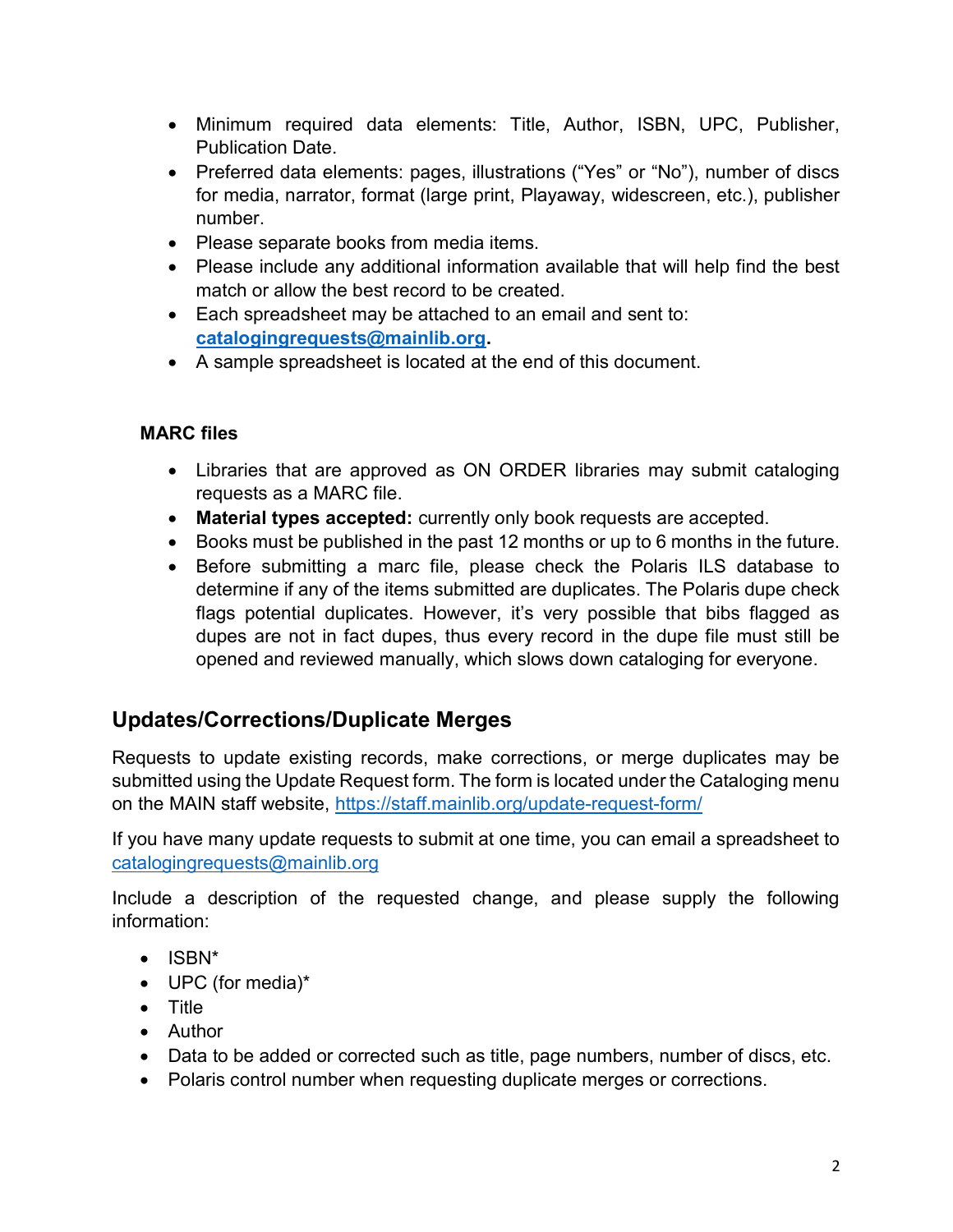#### Examples of errors to report:

- Incorrect title or subtitle
- Incorrect author
- Date errors
- Missing or incorrect pagination
- Incorrect ISBN or UPC
- Improperly overlaid records
- Spelling errors and typos

This is not a complete list. It is a sample of common types of errors encountered in the database. When in doubt, please submit the correction.

If a major correction to a bib record is needed, please submit to catalogingrequests@mainlib.org. Examples of major corrections include records merged incorrectly, and errors with titles or authors that prevent staff and patrons from searching and retrieving a record or placing a hold on the correct item.

## RECORD TO BE UPDATED/Short Records

Records labeled as RECORD TO BE UPDATED, or records containing minimal content are those for which data that is more complete was not available at the time the record was added to the database. This is often because the title has not yet been published or it has not yet been updated in SkyRiver or Baker & Taylor's Title Source.

When you receive the item, please submit a request to have the record updated in the database and supply the appropriate information as previously stated. Submit the request using the Update Request form or a spreadsheet.

# Cataloging submission guidelines for specific material types

The goal is to make placing holds easier for patrons and to avoid confusion over formats.

## Audiobooks

ISBNs from different publishers are added to an existing audiobook record when the title, author, number of discs, and narrator are the same. When available, include the number of discs and the narrator in your request submissions. This information will be used to determine whether to add your item to an existing record or import a new one.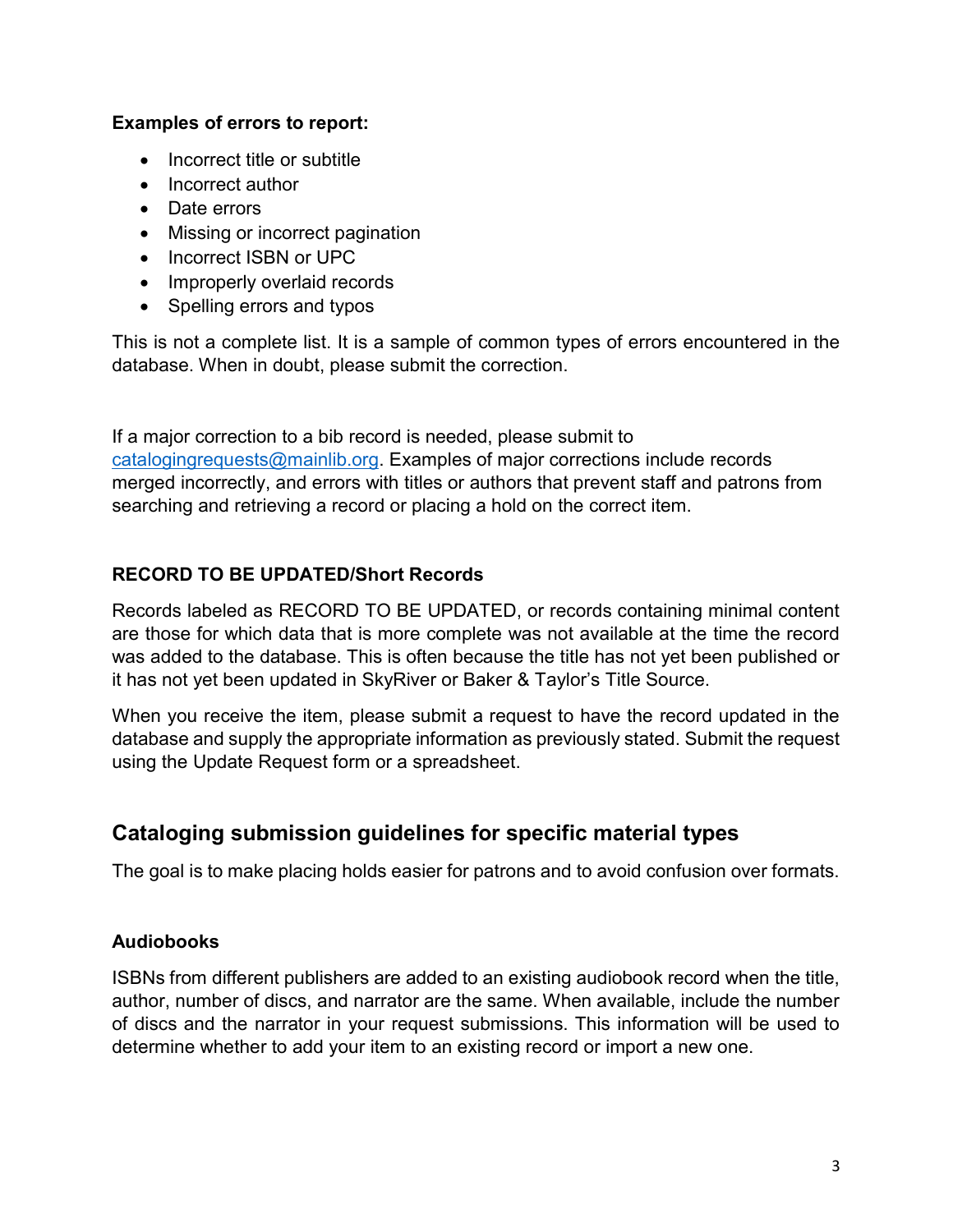#### **Serials**

Only the most recent ISBN for a serial record will be added to the database. If you have a serial item dated prior to the current year, the ISBN will not be added if a more recent ISBN already exists in the database.

Page numbers are not added to serial records. Multiple volumes are attached to a single bib record and pages may vary depending on the volume year. Typically the 300 tag for pagination will read 1 volume.

#### Paw Prints/Turtlebacks/FollettBound/Penworthy

ISBNS for Paw Prints, Turtlebacks and similar items are added to the existing record for the regular edition of the title. Indicate in your request if your item is a Paw Print or similar format so that a separate record is not imported unnecessarily. When present, please also provide the ISBN from the verso of the title page of the item. This is the original ISBN. It will be searched in Polaris and the Paw Prints/Turtleback, etc. ISBN will be added to this bib record.

#### Large Print

A separate record is created for large print formats of titles. However, ISBNS for regular and large print formats are often included in the same bibliographic record. Indicate in your request if your item is a large print so that the regular print ISBN can be removed from the record, or, a large print only record can be imported.

#### Blu-Ray and DVD Combos

Beginning on April 1, 2020, a separate record for Blue-ray/DVD combos will no longer be added to the system.

For each title needing cataloging, 1 Blu-ray record or 1 DVD record will be entered into Polaris at the time the cataloging request is made.

#### Libraries that purchase combos to circulate as a set:

- Link to the Blu-ray record
- Indicate in the item public note that there is also a DVD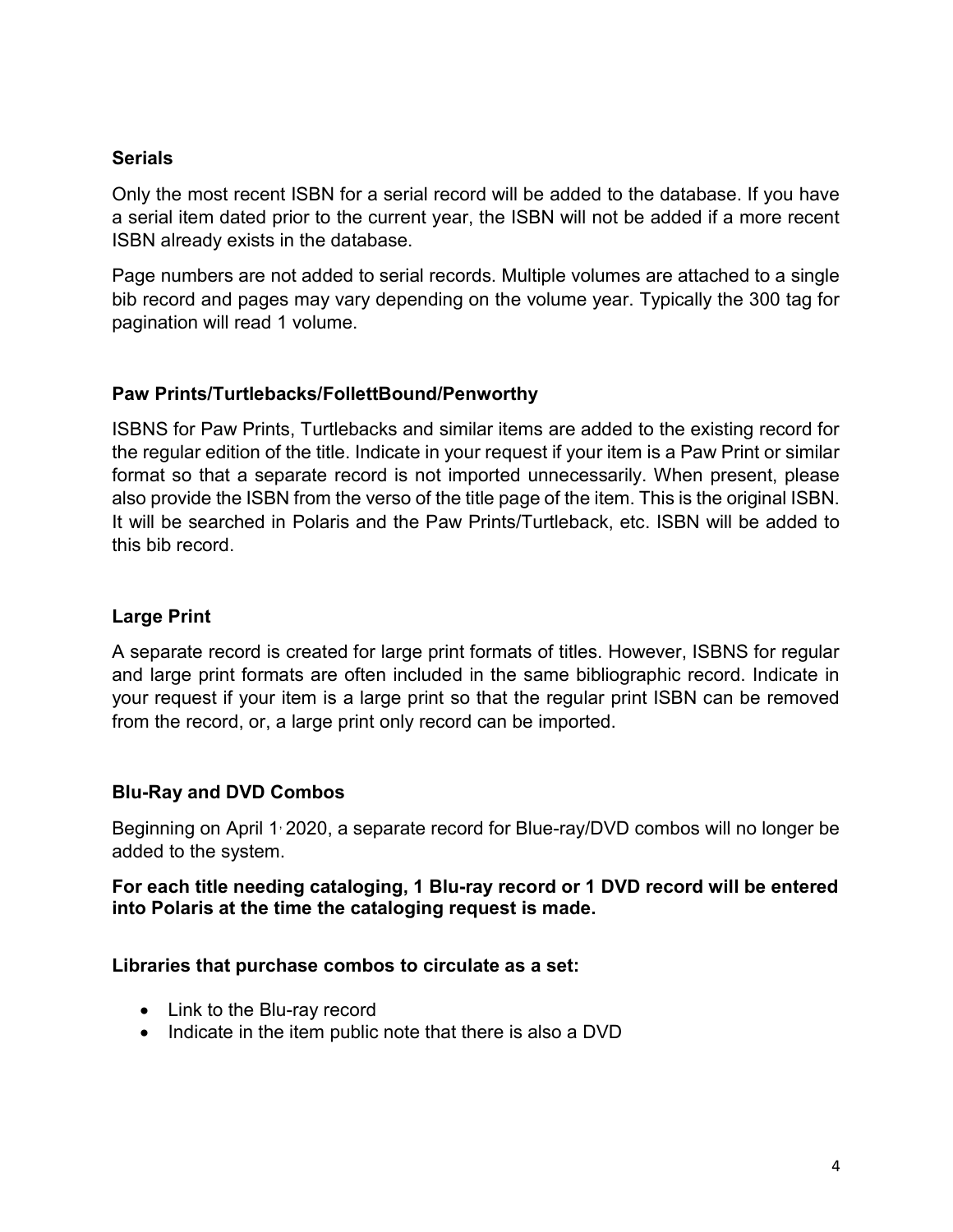If a Blu-ray record **does not** already exist in the system, submit a cataloging request for it and indicate that the UPC provided is for a combo pack.

If the Blu-ray record already exists in the system, link to that. Submit a cataloging request to have the combo UPC added to the existing Blu-ray.

#### Libraries with combos that circulate separately

If a DVD already exists in system, link to that and submit a cataloging request for the Blu-ray.

If a Blu-ray already exists in system, link to that and submit a cataloging request for the DVD.

Indicate that the UPC provided is for the combo.

#### UPCs submission and inclusion on media bibliographic records

For all media cataloging requests for Blu-rays and/or DVDs, please indicate if the UPC provided is for a combo pack, a standalone DVD, or a standalone Blu-ray. Central cataloging never sees item in hand, so it is important to ensure that the record entered correctly matches the item in hand. We want to limit confusion as to what format is a UPC is associated with, so as to prevent potential linking errors, such that patrons place holds on the wrong format.

UPCs included in bib records will be qualified to indicate which format the UPC applies to:

(Blu-ray) (DVD) (Blu-ray/DVD combo)

## Library of Things

- Check Polaris before submitting a request. There may already be a usable bib in the system.
- New requests can be submitted through the cataloging form, or if there are more than a few, with a spreadsheet.
- Information to include in the submission: title, type of item (ex. cake pans, concert ukulele), manufacturer, date, brand, basic description. Central Cataloging needs as much information as possible to double check against Polaris.
- Catalogers will enter a somewhat generic bib to the system.
- A "Library of Things" note specifying which library the item belongs to and what their loaning policy is will not be added.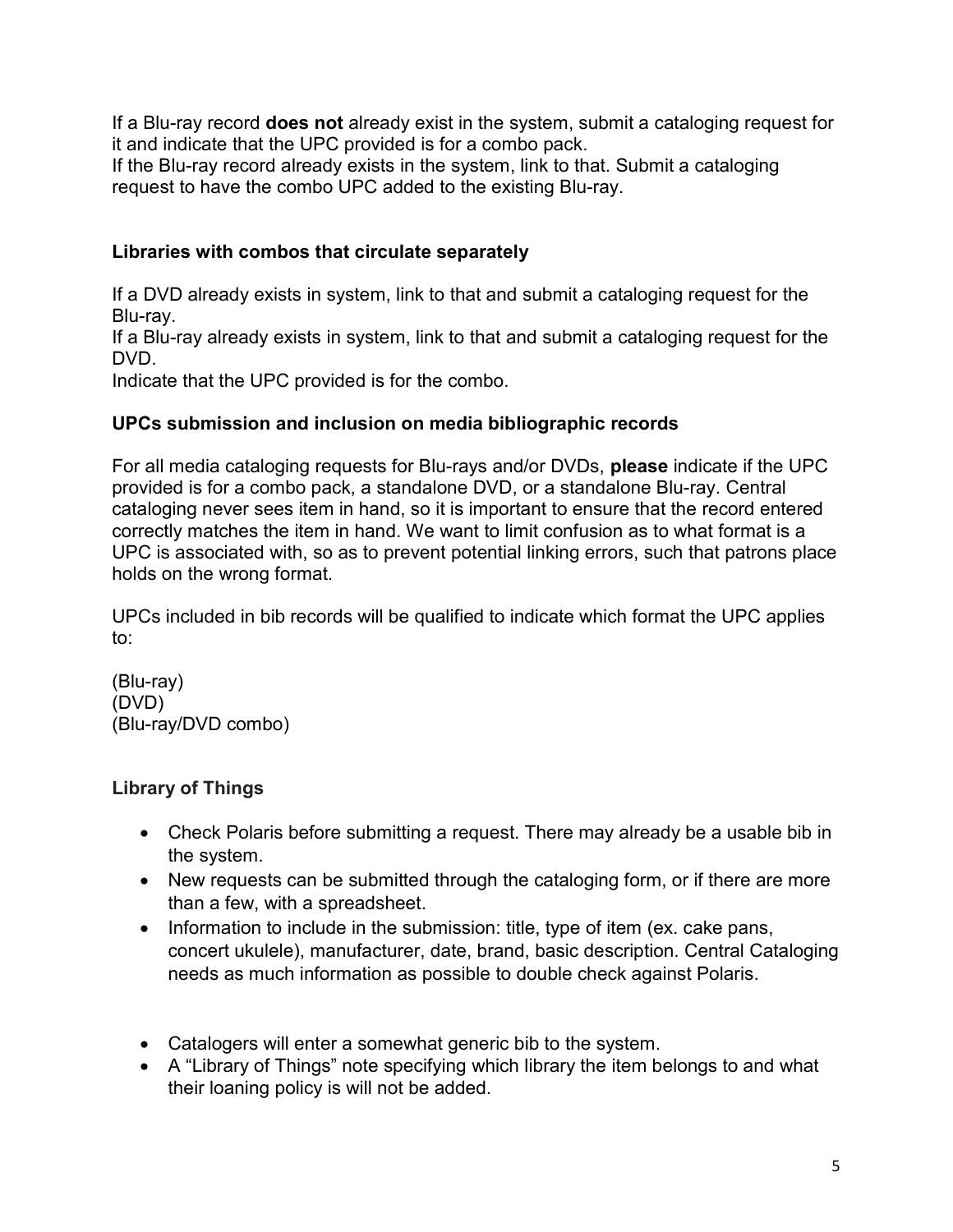A 500 note that models and contents may vary will be added.

The public note and call number fields in the item record can be used to describe your specific item and circulation policy.

#### Jigsaw Puzzles

Jigsaw puzzles will be entered using the specific title of the puzzle. Requests should include:

- Title of puzzle
- Date
- Number of pieces
- ISBN/UPC if available
- Age range

The public note and call number fields in the item record can be used to describe anything specific to your puzzle and your circulation policy.

# Processing Time

The goal is to add all new bib record requests to the database within 3 business days.

If any additional information is needed in order to complete your request, you will be contacted by email.

You will not currently receive notifications when your request has been completed. Therefore, please check the database to see if your records have been added.

If you do not find your records after 3 business days, please send an email to catalogingrequests@manlib.org.

If you have any questions about how to submit requests or what data to submit, please do not hesitate to contact catalogingrequests@mainlib.org.

## How to enable autofill in a web browser

#### Microsoft Edge users

- 1. Open the Microsoft Edge browser.
- 2. Select the More button in the upper right-hand corner of the screen.
- 3. Select Settings, and then scroll all the way to the bottom and select the View advanced settings button.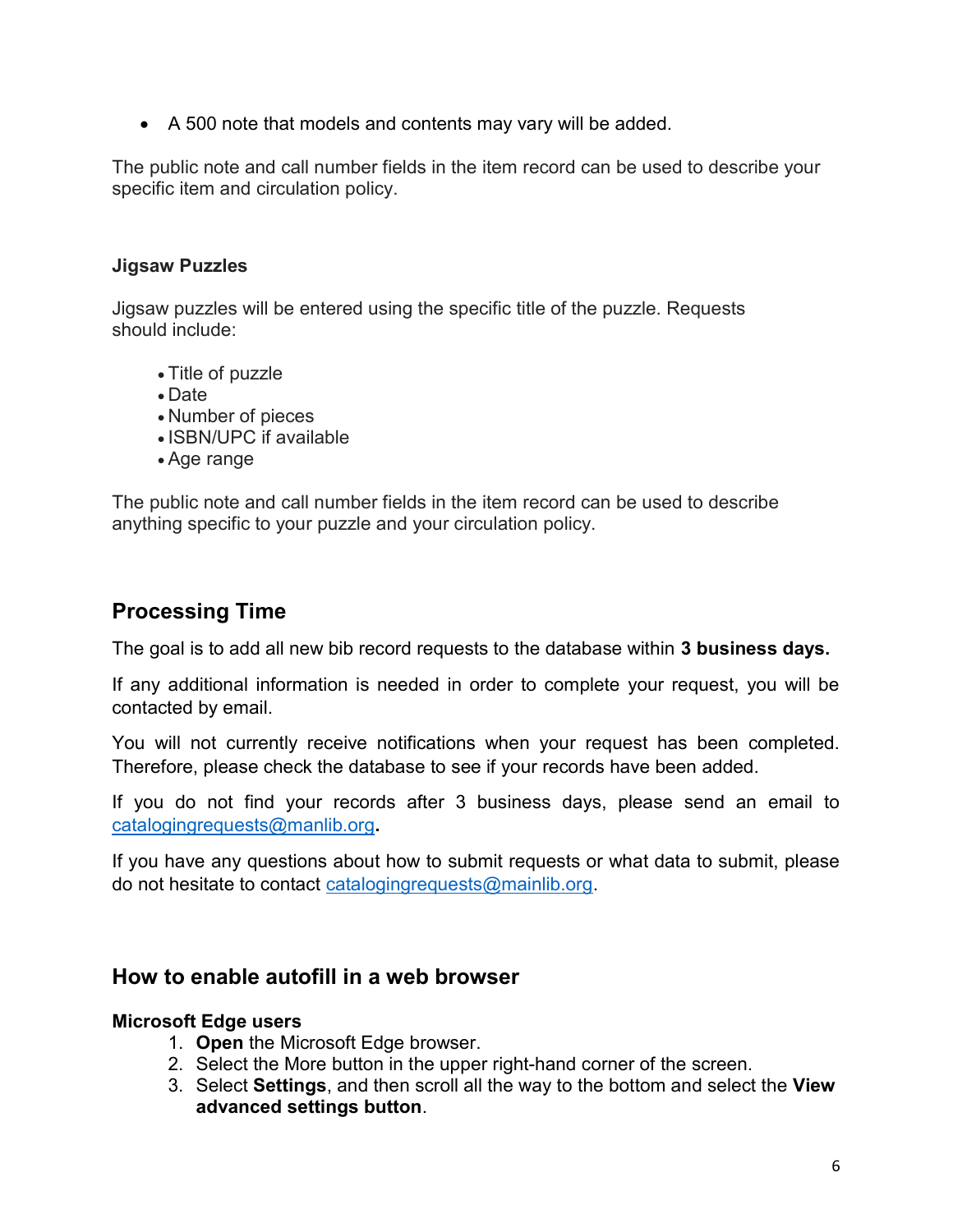4. Toggle the switch next to Save form entries to On.

#### Internet Explorer users

- 1. Open the Internet Explorer browser.
- 2. Click Tools in the upper right-hand corner.
- 3. Select Internet Options from the drop-down menu.
- 4. Under the Content tab, in the AutoComplete section, click the Settings button.
- 5. Make sure the box next to Forms is checked.
- 6. Click OK.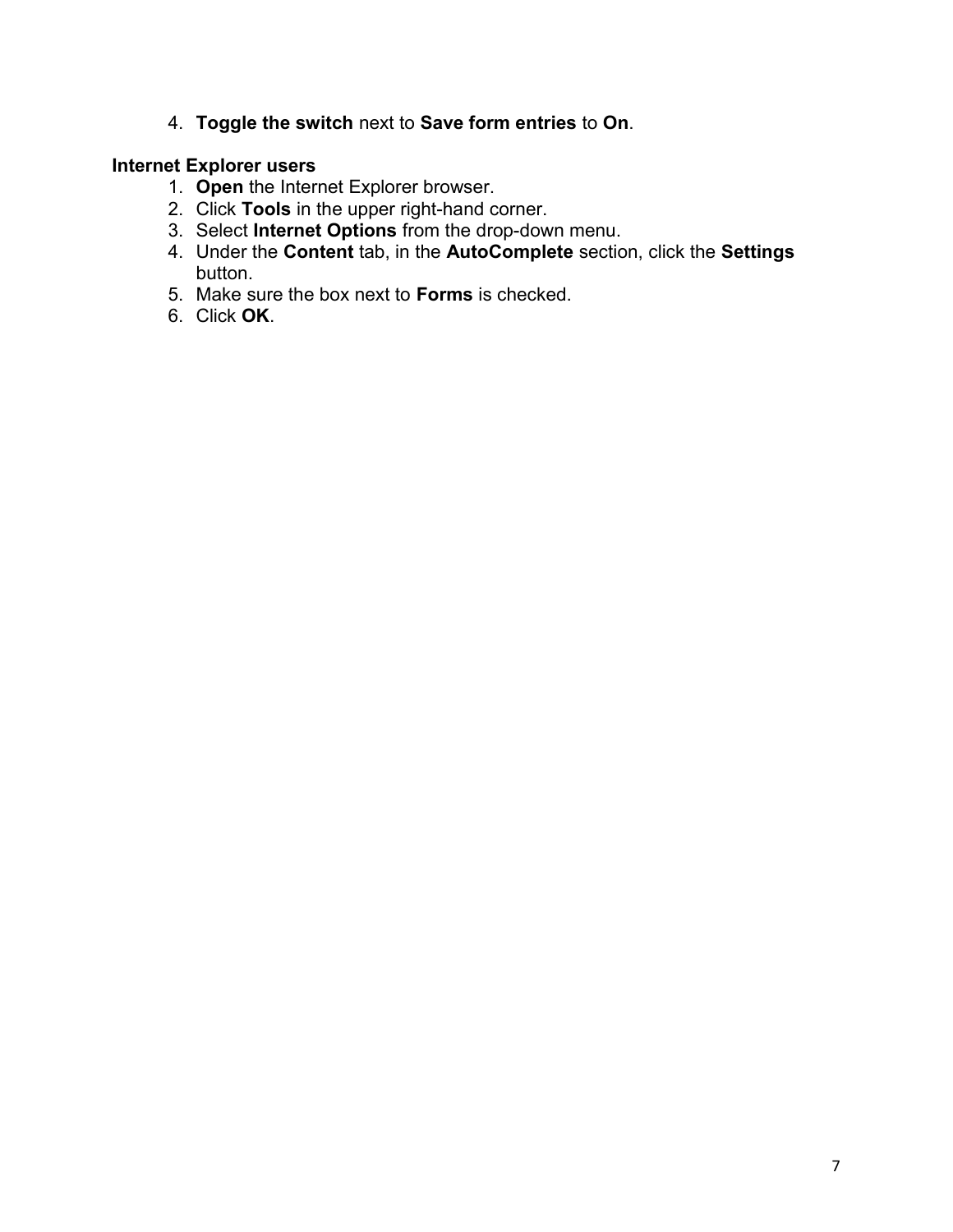#### Google Chrome users

- 1. Open the Google Chrome browser.
- 2. Click Customize and control Google Chrome in the upper right-
- 3. hand corner of the screen.
- 4. From the drop-down menu, select **Settings**.
- 5. At the bottom of Settings, click Show advanced settings...
- 6. Under Passwords and forms, check the box next to Enable Autofill to fill out web forms in a single click.
- 7. Click Manage Autofill settings, located on the same line.
- 8. In the Autofill settings window, click the or button.
- 9. Fill out all address settings you want saved and click OK, then Done.

#### Firefox users

Note: If you have never filled out a form before within Firefox, you need to manually input all of your information into a form the first time before autofill will begin to work.

- 1. Open the Firefox browser and navigate to the form you'd like to fill out.
- 2. Type the first few letters of the beginning entry in the form field.
- 3. Firefox displays a drop-down menu showing what you typed into a similar form previously.
- 4. Press the **down arrow key** to select the entry you want to use again.
- 5. Press Enter with the correct entry highlighted, or use the mouse to click on the entry.